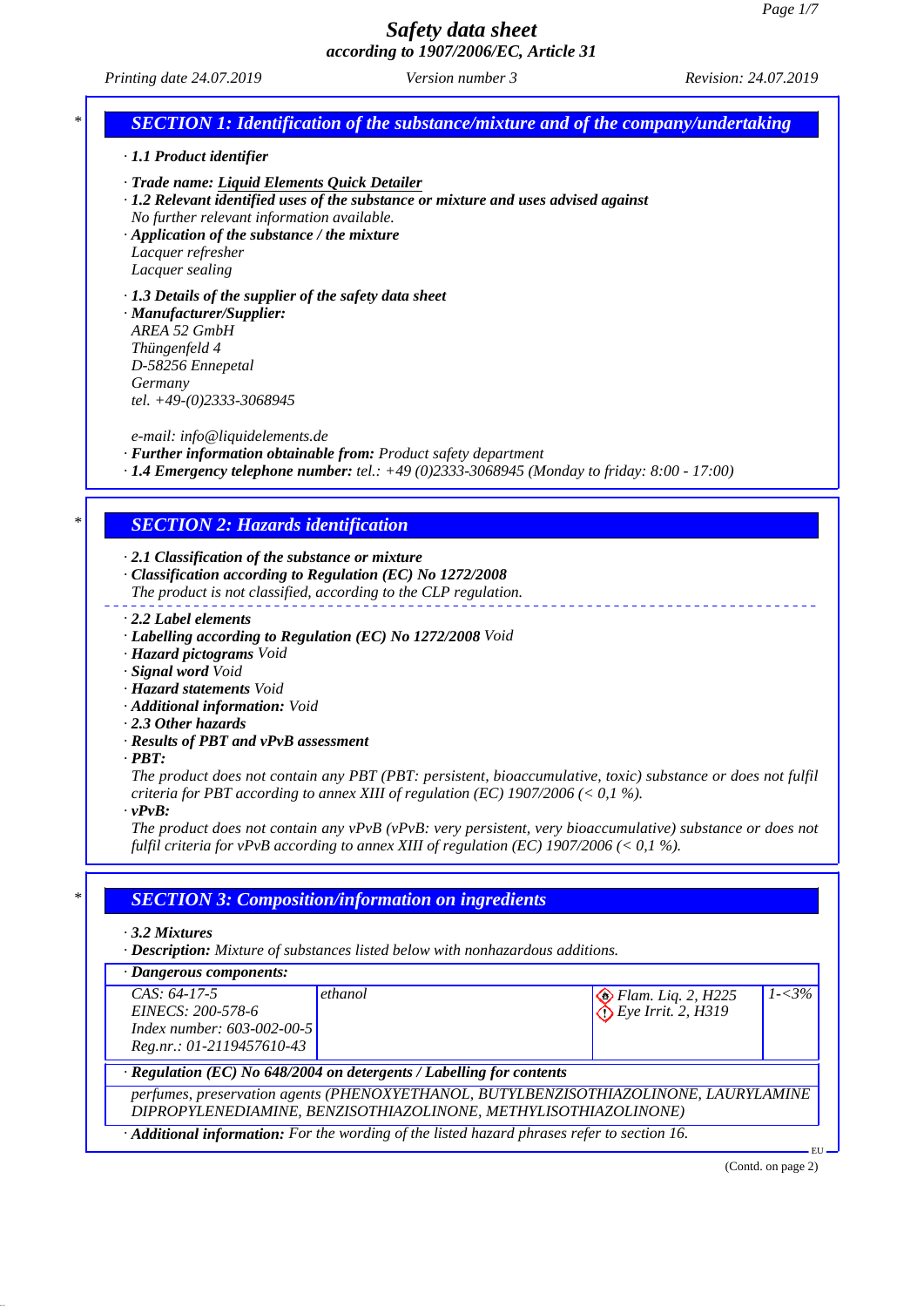*Printing date 24.07.2019 Revision: 24.07.2019 Version number 3*

#### *Trade name: Liquid Elements Quick Detailer*

(Contd. of page 1)

### *SECTION 4: First aid measures*

- *· 4.1 Description of first aid measures*
- *· General information: If symptoms persist consult doctor.*
- *· After inhalation: Fresh air. If pain persists, get medical attention.*
- *· After skin contact: Immediately wash with water and soap and rinse thoroughly.*
- *· After eye contact: Rinse opened eye for several minutes under running water. Then consult a doctor.*
- *· After swallowing:*

*Rinse out mouth and drink plenty of water.*

- *If symptoms persist consult doctor.*
- *· 4.2 Most important symptoms and effects, both acute and delayed No further relevant information available.*
- *· 4.3 Indication of any immediate medical attention and special treatment needed*
- *No further relevant information available.*

### *SECTION 5: Firefighting measures*

- *· 5.1 Extinguishing media*
- *· Suitable extinguishing agents:*

*CO2, powder or water spray. Fight larger fires with water spray or alcohol resistant foam. Use fire extinguishing methods suitable to surrounding conditions.*

- *· For safety reasons unsuitable extinguishing agents: Full water jet*
- *· 5.2 Special hazards arising from the substance or mixture In case of fire, the following can be released:*
- *Carbon monoxide (CO)*
- *· 5.3 Advice for firefighters*
- *· Protective equipment:*

*Wear self-contained respiratory protective device.*

*Do not inhale explosion gases or combustion gases.*

*· Additional information*

*Dispose of fire debris and contaminated fire fighting water in accordance with official regulations.*

### *SECTION 6: Accidental release measures*

- *· 6.1 Personal precautions, protective equipment and emergency procedures Wear protective clothing. Ensure adequate ventilation*
- *· 6.2 Environmental precautions:*
- *Do not allow to enter sewers/ surface or ground water.*
- *Inform respective authorities in case of seepage into water course or sewage system.*
- *· 6.3 Methods and material for containment and cleaning up: Ensure adequate ventilation.*

*Absorb with liquid-binding material (sand, diatomite, acid binders, universal binders, sawdust). Dispose contaminated material as waste according to item 13.*

- *· 6.4 Reference to other sections See Section 7 for information on safe handling. See Section 8 for information on personal protection equipment.*
- *See Section 13 for disposal information.*

## *SECTION 7: Handling and storage*

*· 7.1 Precautions for safe handling*

*Observe the usual precautionary measures for handling chemicals. Avoid contact with eyes. Avoid close or long term contact with the skin.*

*Observe use instructions.*

(Contd. on page 3)

EU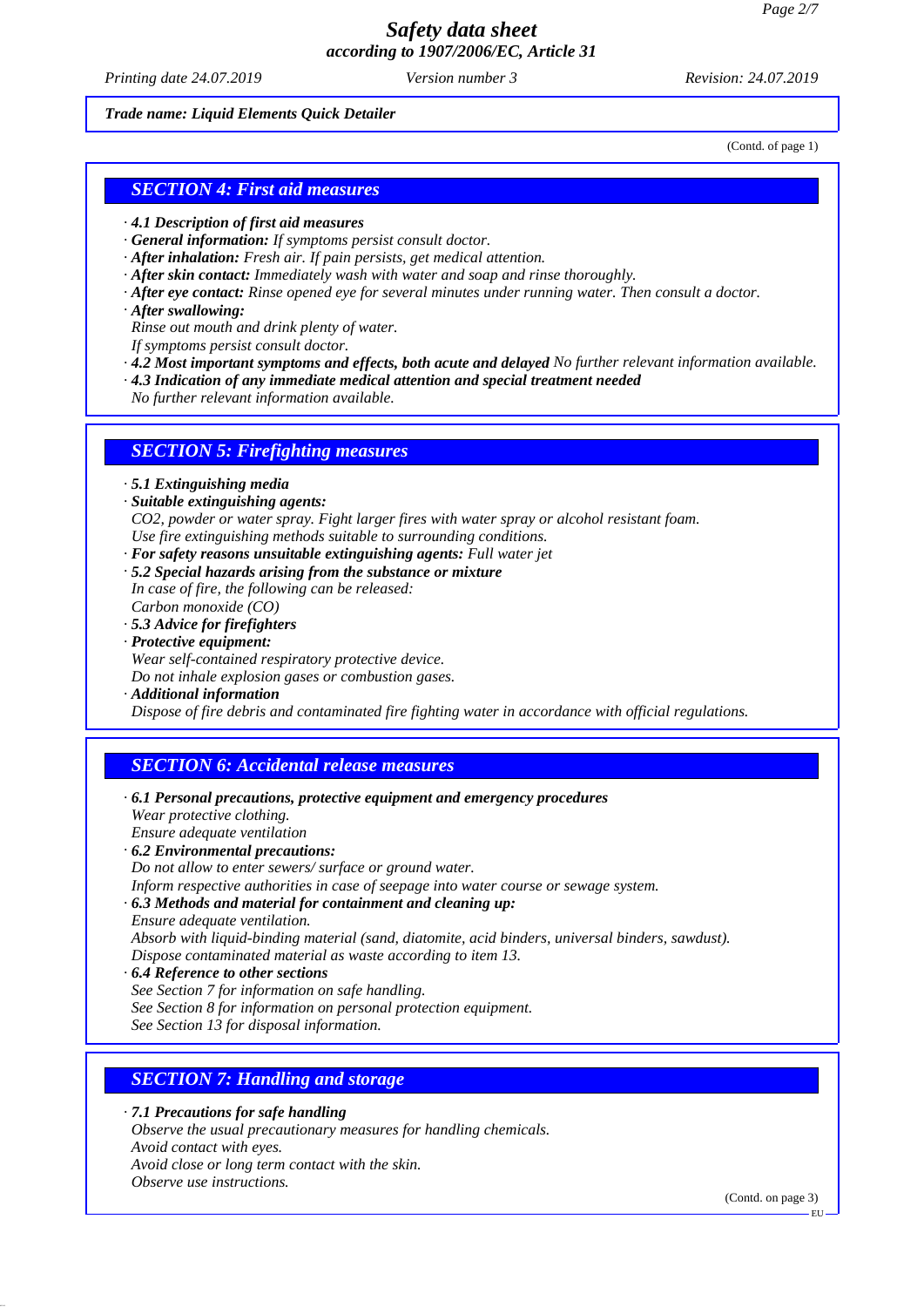*Printing date 24.07.2019 Revision: 24.07.2019 Version number 3*

(Contd. of page 2)

*Trade name: Liquid Elements Quick Detailer*

*· Information about fire - and explosion protection: No special measures required.*

*· 7.2 Conditions for safe storage, including any incompatibilities*

*· Storage:*

*· Requirements to be met by storerooms and receptacles: No special requirements.*

- *· Information about storage in one common storage facility: Not required.*
- *· Further information about storage conditions:*
- *Store in dry conditions at 10 25 °C. Protect from frost.*
- *· Storage class: 10 13 (Germany)*
- *· 7.3 Specific end use(s) No further relevant information available.*

### *\* SECTION 8: Exposure controls/personal protection*

- *· Additional information about design of technical facilities: No further data; see item 7.*
- *· 8.1 Control parameters*
- *· Ingredients with limit values that require monitoring at the workplace:*

*The product does not contain any relevant quantities of materials with critical values that have to be monitored at the workplace.*

- *· Additional information: The lists valid during the making were used as basis.*
- *· 8.2 Exposure controls*
- *· Personal protective equipment:*
- *· General protective and hygienic measures:*
- *Observe the usual precautionary measures for handling chemicals. Avoid contact with the eyes and skin.*
- *Immediately remove all soiled and contaminated clothing*

*Wash hands before breaks and at the end of work.*

- *· Respiratory protection: Not required.*
- *· Protection of hands:*

*The glove material has to be impermeable and resistant to the product/ the substance/ the preparation. Selection of the glove material on consideration of the penetration times, rates of diffusion and the degradation*

*Protective gloves according EN 374.*

*Check the permeability prior to each anewed use of the glove.*

*· Material of gloves*

*Nitrile rubber, NBR*

*Recommended thickness of the material:*  $\geq 0.35$  *mm* 

*Penetration time: 480 minutes (Permeation according to EN 374 Part 3: Level 6)*

*The selection of the suitable gloves does not only depend on the material, but also on further marks of quality and varies from manufacturer to manufacturer. As the product is a preparation of several substances, the resistance of the glove material can not be calculated in advance and has therefore to be checked prior to the application.*

*· Penetration time of glove material*

*The exact break through time has to be found out by the manufacturer of the protective gloves and has to be observed.*

*The determined penetration times according to EN 374 part III are not performed under practical conditions. Therefore a maximum wearing time, which corresponds to 50% of the penetration time, is recommended.*

*· For the permanent contact of a maximum of 15 minutes gloves made of the following materials are suitable:*

*Nitrile rubber, NBR*

*Recommended thickness of the material:*  $\geq 0.11$  *mm* 

- *· Eye protection: Goggles recommended during refilling*
- *· Body protection: Light weight protective clothing*

(Contd. on page 4)

EU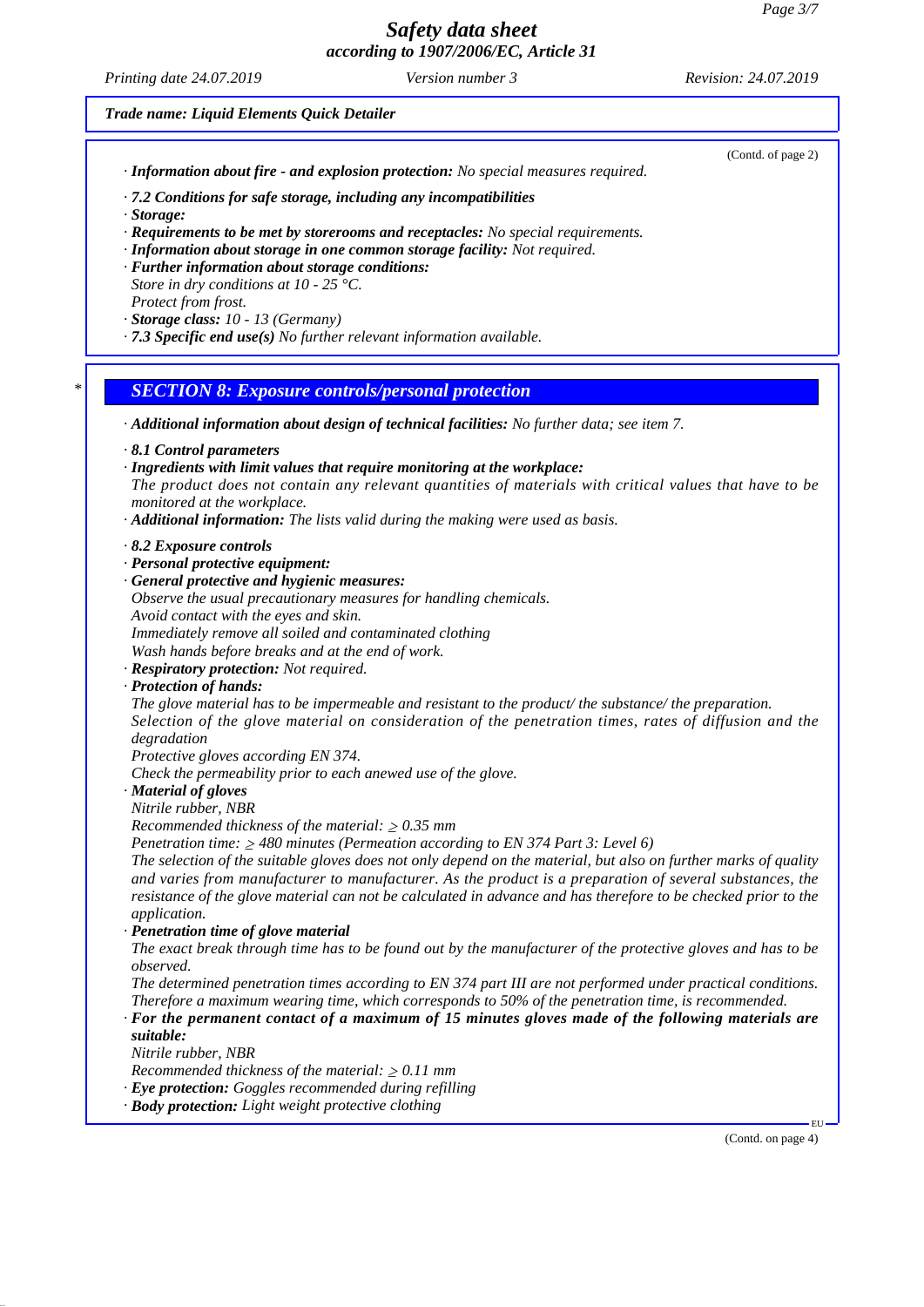*Printing date 24.07.2019 Revision: 24.07.2019 Version number 3*

*Trade name: Liquid Elements Quick Detailer*

(Contd. of page 3)

|                                                        | · 9.1 Information on basic physical and chemical properties |  |  |
|--------------------------------------------------------|-------------------------------------------------------------|--|--|
| <b>General Information</b>                             |                                                             |  |  |
| $\cdot$ Appearance:                                    |                                                             |  |  |
| Form:                                                  | Liquid                                                      |  |  |
| Colour:                                                | Yellowish                                                   |  |  |
| <i>Cdour:</i><br>· Odour threshold:                    | Perfumed<br>Not determined.                                 |  |  |
|                                                        |                                                             |  |  |
| $\cdot$ pH-value at 20 $\textdegree$ C:                | $6 - 8$                                                     |  |  |
| $\cdot$ Change in condition                            |                                                             |  |  |
| <b>Melting point/freezing point:</b>                   | Not determined.                                             |  |  |
| Initial boiling point and boiling range: Undetermined. |                                                             |  |  |
| $\cdot$ Flash point:                                   | Not applicable.                                             |  |  |
| · Flammability (solid, gas):                           | Not applicable.                                             |  |  |
| $\cdot$ Decomposition temperature:                     | Not determined.                                             |  |  |
| · Auto-ignition temperature:                           | Product is not selfigniting.                                |  |  |
| · Explosive properties:                                | Product does not present an explosion hazard.               |  |  |
| · Explosion limits:                                    |                                                             |  |  |
| Lower:                                                 | Not determined.                                             |  |  |
| <b>Upper:</b>                                          | Not determined.                                             |  |  |
| · Oxidising properties                                 | Not applicable.                                             |  |  |
| · Vapour pressure:                                     | Not determined.                                             |  |  |
| $\cdot$ Density at 20 $\cdot$ C:                       | $0.995 - 1,000$ g/cm <sup>3</sup>                           |  |  |
| · Relative density                                     | Not determined.                                             |  |  |
| · Vapour density                                       | Not determined.                                             |  |  |
| $\cdot$ Evaporation rate                               | Not determined.                                             |  |  |
| · Solubility in / Miscibility with                     |                                                             |  |  |
| water:                                                 | Fully miscible.                                             |  |  |
| · Partition coefficient: n-octanol/water:              | Not determined.                                             |  |  |
| · Viscosity:                                           |                                                             |  |  |
| Dynamic:                                               | Not determined.                                             |  |  |
| Kinematic:                                             | Not determined.                                             |  |  |
| · Solvent content:                                     |                                                             |  |  |
| Organic solvents:                                      | $< 5\%$                                                     |  |  |
| <b>Solids content:</b>                                 | Not determined.                                             |  |  |
| .9.2 Other information                                 | No further relevant information available.                  |  |  |

## *SECTION 10: Stability and reactivity*

*· 10.1 Reactivity No further relevant information available.*

*· 10.2 Chemical stability*

- *· Thermal decomposition / conditions to be avoided: No decomposition if used according to specifications.*
- *· 10.3 Possibility of hazardous reactions No dangerous reactions known.*
- *· 10.4 Conditions to avoid Protect from frost.*

*· 10.5 Incompatible materials: No further relevant information available.*

*· 10.6 Hazardous decomposition products: No dangerous decomposition products known.*

(Contd. on page 5)

EU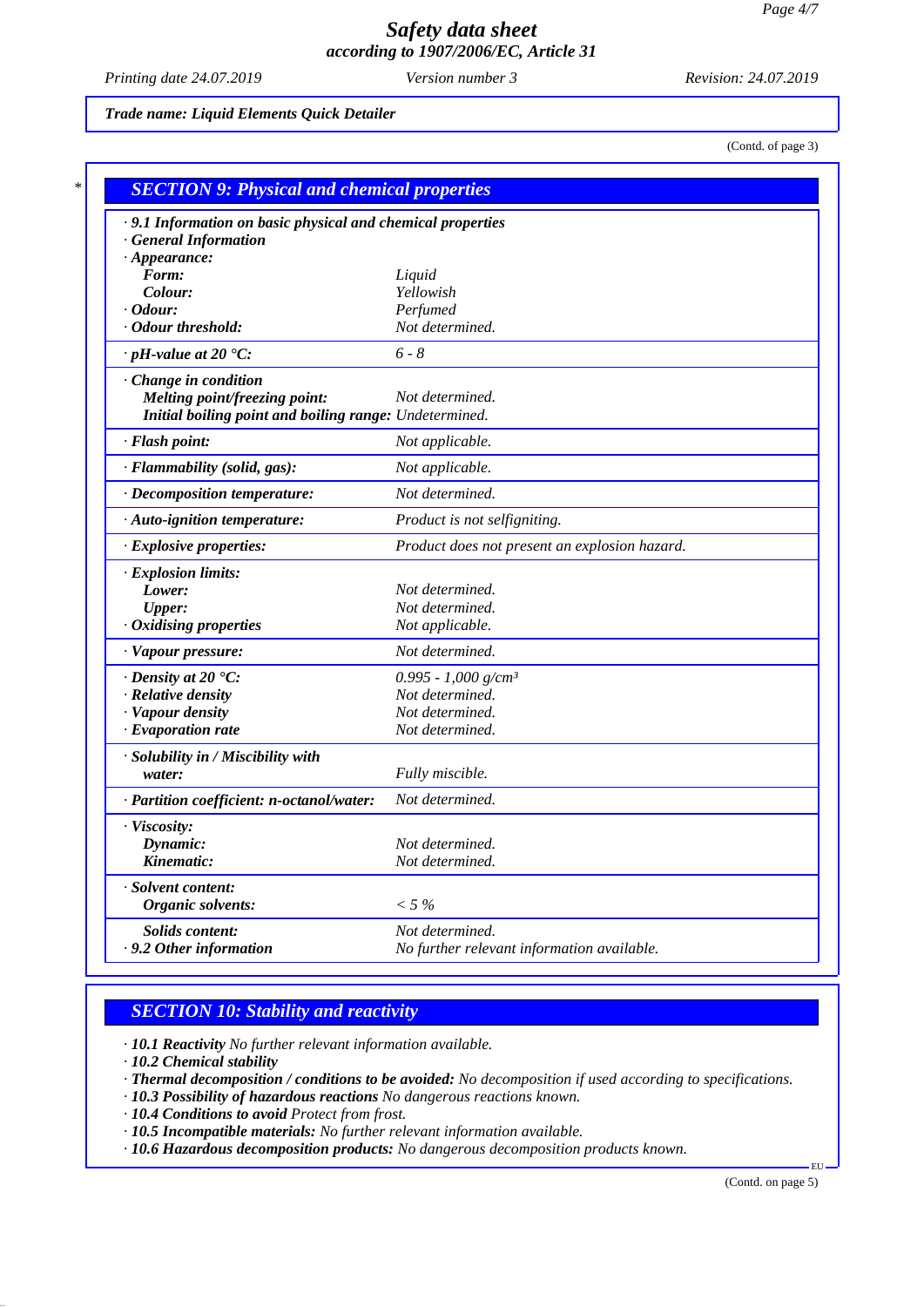*Printing date 24.07.2019 Revision: 24.07.2019 Version number 3*

#### *Trade name: Liquid Elements Quick Detailer*

(Contd. of page 4)

| · LD/LC50 values relevant for classification: |      |                                                            |
|-----------------------------------------------|------|------------------------------------------------------------|
| 56-81-5 glycerol                              |      |                                                            |
| Oral                                          | LD50 | $12,600$ mg/kg (rat)                                       |
| 64-17-5 ethanol                               |      |                                                            |
| Oral                                          | LD50 | $10,470$ mg/kg (rat) (OECD 401)                            |
| Dermal                                        | LD50 | $>$ 2,000 mg/kg (rabbit) (OECD 402)                        |
|                                               |      | <i>Inhalative</i> $LC50/4 h$ 117-125 mg/l (rat) (OECD 403) |

*· Respiratory or skin sensitisation Based on available data, the classification criteria are not met.*

|  | · Repeated dose toxicity |  |  |  |
|--|--------------------------|--|--|--|
|--|--------------------------|--|--|--|

*64-17-5 ethanol*

*Oral 90-day feeding study 1,730 mg/kg (rat) (OECD 408)*

- *· CMR effects (carcinogenity, mutagenicity and toxicity for reproduction) No further relevant information available.*
- *· Germ cell mutagenicity Based on available data, the classification criteria are not met.*
- *· Carcinogenicity Based on available data, the classification criteria are not met.*

*· Reproductive toxicity Based on available data, the classification criteria are not met.*

*· Germ cell mutagenicity*

*64-17-5 ethanol*

*Ames test negative (bacterial reverse mutation assay)*

*· STOT-single exposure Based on available data, the classification criteria are not met.*

*· STOT-repeated exposure Based on available data, the classification criteria are not met.*

*· Aspiration hazard Based on available data, the classification criteria are not met.*

## *\* SECTION 12: Ecological information*

*· 12.1 Toxicity*

*· Aquatic toxicity:*

*56-81-5 glycerol*

*LC50 >1,000 mg/l (fish) (96 h)*

*64-17-5 ethanol*

*EC50 9,000 mg/l (algae) (Chlorella pyrenoidosa (10 d))*

*LC50 12,340 mg/l (daphnia magna) (48 h)*

*4,600 mg/l (fish) (96 h, Leuciscus idus melanotus)*

*· 12.2 Persistence and degradability The solvent is biodegradable*

- *· 12.3 Bioaccumulative potential No further relevant information available.*
- *· 12.4 Mobility in soil No further relevant information available.*

*· Additional ecological information:*

*· General notes:*

*Do not allow undiluted product or large quantities of it to reach ground water, water course or sewage system.*

*· 12.5 Results of PBT and vPvB assessment*

*· PBT: Not applicable.*

*· vPvB: Not applicable.*

(Contd. on page 6)

EU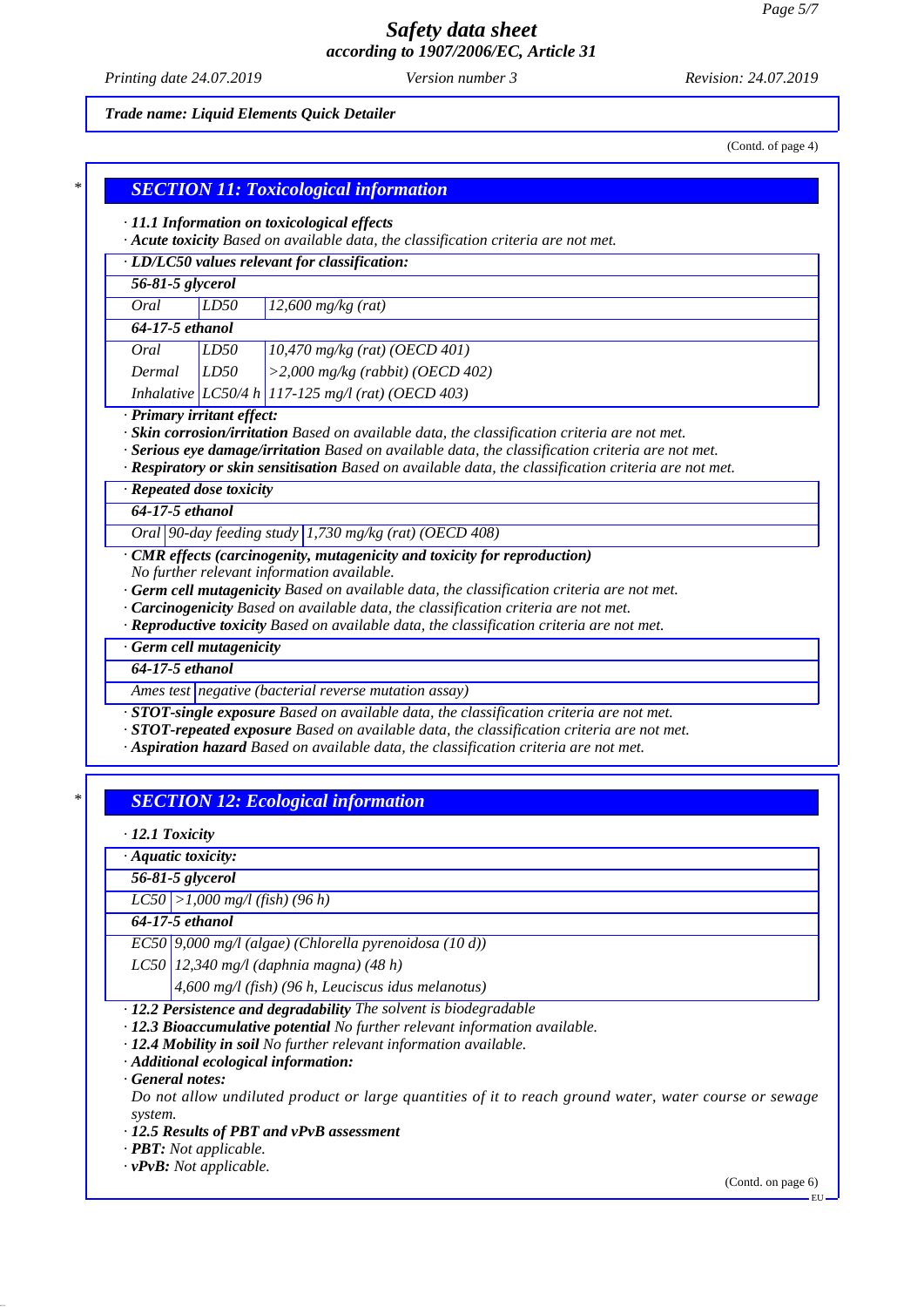*Printing date 24.07.2019 Revision: 24.07.2019 Version number 3*

*Trade name: Liquid Elements Quick Detailer*

*· 12.6 Other adverse effects No further relevant information available.*

(Contd. of page 5)

## *SECTION 13: Disposal considerations*

#### *· 13.1 Waste treatment methods*

*· Recommendation*

*Smaller quantities can be disposed of with household waste.*

*Dispose of in accordance with all applicable local and national regulations.*

## *· European waste catalogue*

*07 02 17 waste containing silicones other than those mentioned in 07 02 16*

*15 01 02 plastic packaging*

*· Uncleaned packaging:*

*· Recommendation:*

*Dispose of in accordance with all applicable local and national regulations.*

*Non contaminated packagings may be recycled.*

*· Recommended cleansing agents: Water, if necessary together with cleansing agents.*

### *SECTION 14: Transport information*

| $\cdot$ 14.1 UN-Number<br>ADR, ADN, IMDG, IATA                 | Void            |  |
|----------------------------------------------------------------|-----------------|--|
| $\cdot$ 14.2 UN proper shipping name<br>· ADR, ADN, IMDG, IATA | Void            |  |
| $\cdot$ 14.3 Transport hazard class(es)                        |                 |  |
| ADR, ADN, IMDG, IATA                                           |                 |  |
| · Class                                                        | Void            |  |
| · 14.4 Packing group                                           |                 |  |
| · ADR, IMDG, IATA                                              | Void            |  |
| $\cdot$ 14.5 Environmental hazards:                            |                 |  |
| · Marine pollutant:                                            | No              |  |
| $\cdot$ 14.6 Special precautions for user                      | Not applicable. |  |
| $\cdot$ 14.7 Transport in bulk according to Annex II of        |                 |  |
| <b>Marpol and the IBC Code</b>                                 | Not applicable. |  |
| · UN "Model Regulation":                                       | Void            |  |
|                                                                |                 |  |

## *SECTION 15: Regulatory information*

*· 15.1 Safety, health and environmental regulations/legislation specific for the substance or mixture*

- *· Directive 2012/18/EU*
- *· Named dangerous substances ANNEX I None of the ingredients is listed.*

*· National regulations:*

*· Information about limitation of use:*

*Employment restrictions concerning juveniles must be observed.*

*Employment restrictions concerning pregnant and lactating women must be observed, if applicable.*

(Contd. on page 7) .<br>EU